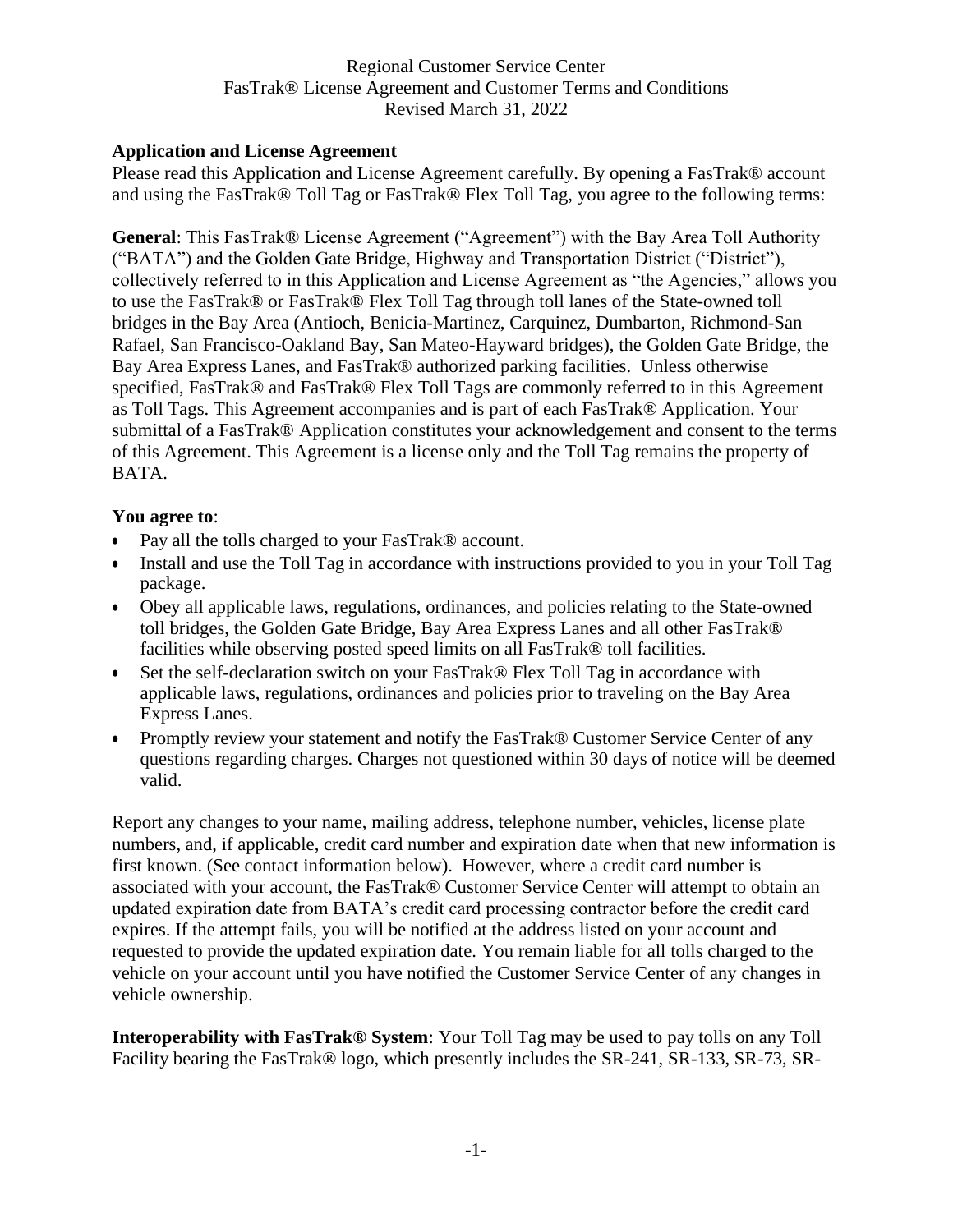91, I-15, I-10, I-110, SR-125, Golden Gate Bridge, the seven State-owned toll bridges, and the Bay Area Express Lanes. If you drive on any FasTrak® Toll Facility in a vehicle with your Toll Tag, your Toll Tag will be read by that Toll Facility's electronic toll equipment, and a record of your transaction will be created. These tolls will be charged to your account in accordance with the rules, regulations and procedures of that FasTrak® Toll Facility. It is your responsibility to be aware of and comply with such rules, regulations, and procedures. If you use your Toll Tag on a FasTrak® Toll Facility, you agree to pay the tolls charged by that FasTrak® Toll Facility, whether billed by one of the Agencies or any other FasTrak® Toll Facility. You agree that the Agencies may share with the operator of such FasTrak® Toll Facility and its agents any information contained in this Application and License Agreement for purposes of processing and collecting tolls or penalties, and enforcing Agency policies.

**Toll Tag Use at Eligible Parking Facilities**: Your Toll Tag may also be used to pay parking fees at eligible parking facilities provided that you have not opted-out of the parking program and you have provided a valid credit card for your FasTrak® account.

**Minimum Account Balances, Fees and Charges**: You agree to maintain your prepaid toll account balance as described in this Agreement.

- If you select the credit card option, your account will be charged an initial prepaid balance of \$25 per Toll Tag. In addition, you authorize BATA to replenish your account by charging a minimum of \$25 or the higher average monthly usage to your credit card each time your toll account balance falls below your replenishment threshold (initially \$15).
- If you select the cash or check option, you agree to make a prepayment of \$25 per Toll Tag. In addition, you agree to make a minimum cash or check payment of \$40 each time your toll account balance falls below your replenishment threshold (initially \$30). You agree that such payment will be received by the Customer Service Center prior to your account reaching a zero balance.
- You agree that your replenishment amount and replenishment threshold are both subject to change based on your average monthly usage.
- If you select the credit card option, unless you opt out during the enrollment process, you are automatically opted-in to use your Toll Tag to pay parking fees at eligible parking facilities. Parking fees less than or equal to \$10 will be paid from your prepaid balance. You authorize BATA to charge your credit card for parking fees greater than \$10. If you select the cash or check option, you are not eligible to use your Toll Tag to pay for parking fees. You may optout of the parking program at any time by contacting the FasTrak® Customer Service Center at [www.bayareafastrak.org](http://www.bayareafastrak.org/) and updating your account information.
- You agree that a \$25 fee may be charged to your account for checks returned by your bank or financial institution.
- You agree that BATA may charge a fee for providing extra statements. Please see our website for current fee amounts.
- You agree to waive all interest or benefits, if any, that may accrue on any prepaid balances or Toll Tag deposits.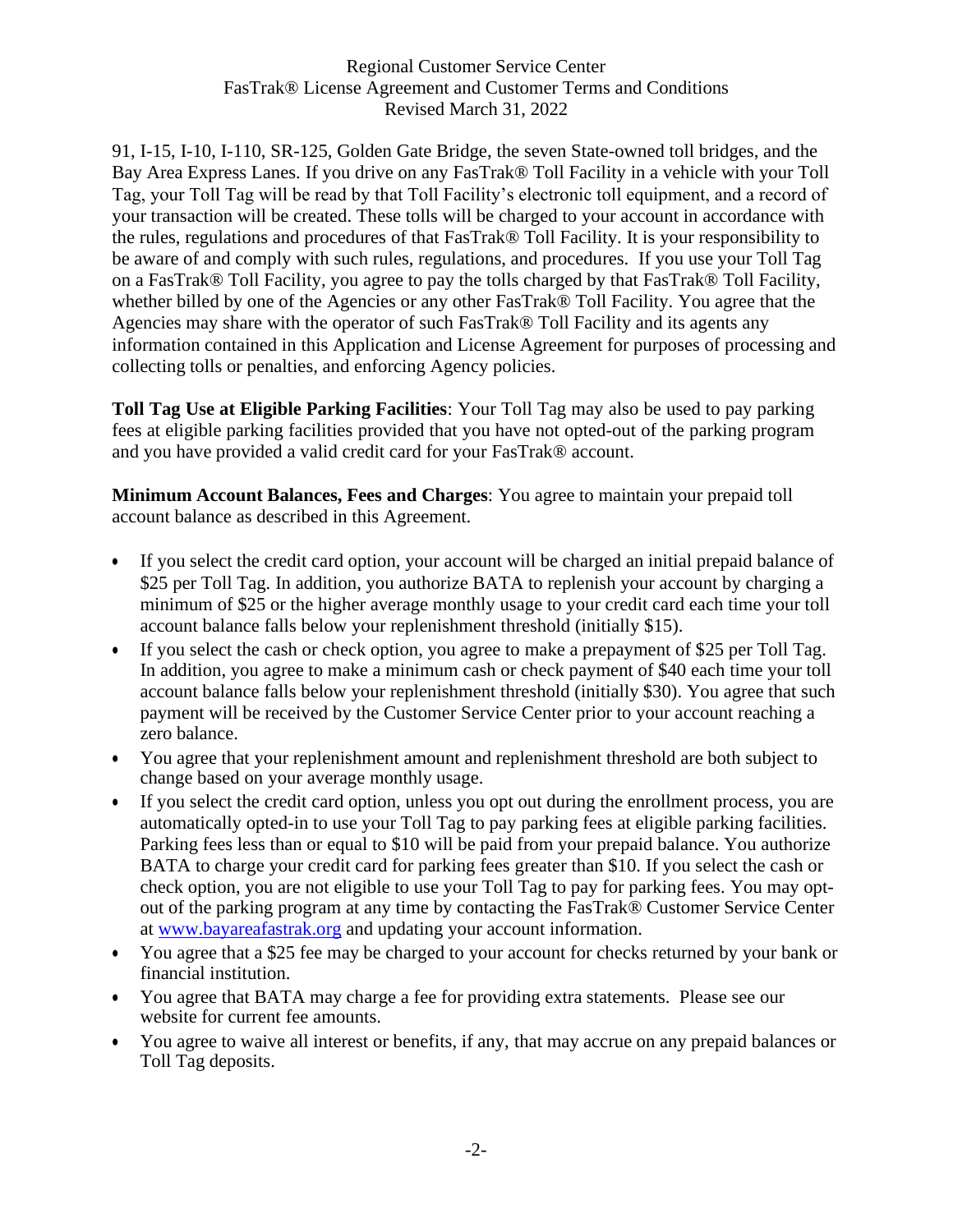Failure to maintain the required balance or properly maintain your account may result in transactions being processed as violations that are subject to fees, fines and penalties as provided by law. In addition, failure to maintain the required balance or properly maintain your account may result in closure of your account and, in the case of negative account balance, may result in collection actions for any unpaid balance.

# **Toll Tags**:

- In addition to any prepaid account balance(s), you agree to pay a \$5 deposit for each Toll Tag licensed to you. BATA will refund the deposit without interest if you return the Toll Tag(s) in good working condition. No deposit shall be required for the first three Toll Tags issued to a credit card account. If you choose the credit card payment option, you agree that BATA may charge your credit card for the amount of the Toll Tag deposit(s) for each Toll Tag(s) not returned in good working condition.
- If a Toll Tag fails to operate for reasons other than abuse or improper use and is returned to the FasTrak® Customer Service Center, we will replace that Toll Tag at no charge.
- If a Toll Tag is lost or stolen, please call the FasTrak® Customer Service Center immediately by telephone at (877) 229-8655. You remain liable for all tolls charged to your Toll Tag until you have notified the Customer Service Center that your Toll Tag has been lost or stolen. In addition, you will be charged \$5 for each Toll Tag entrusted to your possession that has been stolen unless an official police report is provided.
- If you purchased your Toll Tag from a retail store, you agree that \$5 will be held as a deposit and the remaining balance of your purchase price will be available as prepaid tolls until the Toll Tag is registered. Upon registration using a credit card, the \$5 deposit will be applied to your prepaid toll balance. If registration is by cash/check, the \$5 will remain as a deposit. If you do not register your Toll Tag within seven (7) business days from first use, or if your prepaid toll balance becomes negative, the Toll Tag will become invalid and your tag deposit will be forfeited. Using an invalid Toll Tag on bridges will result in transactions being processed as invoice transactions. Unpaid invoice transactions will be processed as violations that are subject to fees, fines and penalties as provided by law. Using an invalid Toll Tag on express lanes will result in transactions being processed as violations that are subject to fees, fines and penalties as provided by law.

**Termination**: The Agencies may terminate this Agreement at any time and for any reason. If the Agencies request, or if you wish to terminate this Agreement, you must return all of the issued Toll Tag(s) to the FasTrak® Customer Service Center. Upon termination and your return of your Toll Tag(s), your toll account balance and Toll Tag deposit(s) (if paid in advance) will be refunded to you within thirty (30) days without interest by check or credit card, less any amounts owed to the Agencies, Bay Area Express Lanes Facilities, or other FasTrak® Toll Facility or parking facility. Following any termination, you remain responsible for payments owed under this Agreement. If your toll account balance is insufficient to cover outstanding charges, you will remain liable for all such amounts. If such unpaid charges are not promptly remitted, you may become liable for additional service charges, fines, or penalties, in accordance with applicable law and you may be subject to collection actions for any unpaid balance.

**Changes**: The Agencies reserve the right to change the terms of this Agreement and these policies at any time by providing written notice on the FasTrak® website at